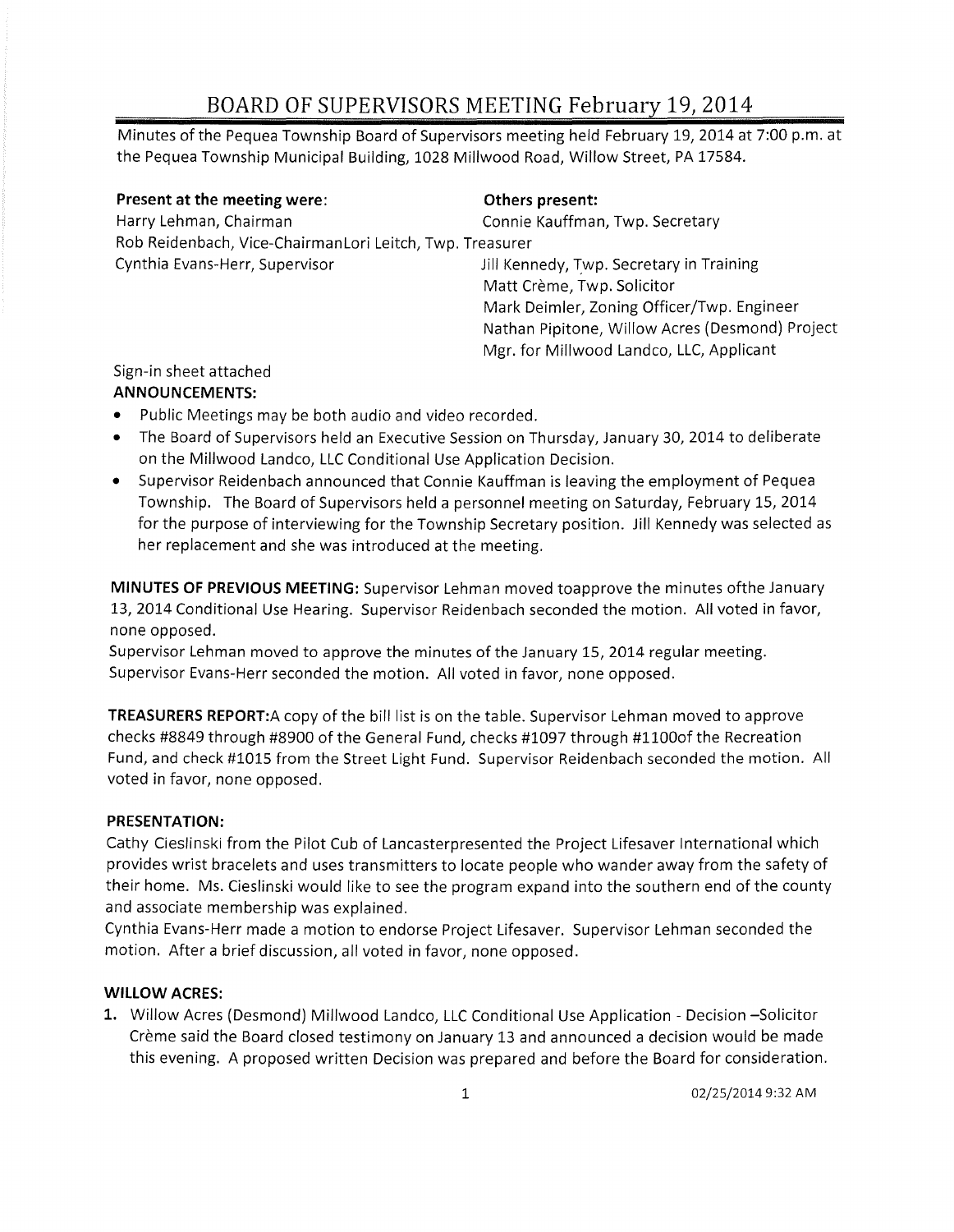A question and answer period took place with Supervisor Lehman regarding the Recreation Fee. Supervisor Lehman moved that the Board of Supervisors sign the written Conditional Use Decision prepared by the Township Solicitor for Willow Acres (Desmond). Supervisor Reidenbach seconded the motion. All voted I favor, none opposed. A copy was signed and given to Mr. Pipitone who is representing the Applicant.

Mr. Creme said we received a (Waiver Request) letter from counsel for Millwood Landco, LLC after the Agenda was prepared and asked the Supervisors to move the letter onto the agenda. Supervisor Lehman moved to put the letter submitted by Summers Nagy Law Offices datedFebruary 17, 2014 on tonight's agenda. Supervisor Evans-Herr seconded the motion. All voted in favor, none opposed.

#### **WILLOW ACRES WAIVER REQUEST LETTER:**

1. Waiver Request Letter from ApplicantAttorney - Mr. Crème explained when the Conditional Use Application was submitted by Millwood Landco, LLC, it was accompanied by a plan that was prepared nearly to preliminary plan status together with stormwater management submissions and other items that were more appropriate to the land development process than the Conditional Use process. The Applicant has asked the Board to consider whether they would encourage the application to proceed with a submission to the county that would ask for a waiver of the preliminary plan stage and also submit a proposal that would allow the applicant to stage the improvements and the financial guarantees related to those improvements. Zoning Officer Mark Deimler explained the typical plan submission procedure and that this request is not following the typical procedure.

Mr. Crème suggested to the Board that the appropriate motion could be that the Board of Supervisors suggests to the applicant that it file its application as a final plan with a request for a waiver of the preliminary plan stage and that it will be considered by the Board when properly filed and referred back through the township planning commission and to include in that application a specific proposal for staging of improvements and financial security. Supervisor Reidenbach seconded the motion. All voted in favor, none opposed.

### **OLD BUSINESS:**

- 1. Southern Lancaster County Inter-Municipal Agreement (EMC) Supervisor Lehman explained that he met with Martie Township and there have been discussions in continuing simply with a Memorandum of Understanding. The Board was in agreement that Supervisor Lehman would meet with Providence and Martic Township for further discussion.
- 2. Award Bid for Lease of Farmland at Silver Mine Park Supervisor Lehman moved to award the bid for the Lease Agreement for approximately twelve acres of farmland at Silver Mine Park to Jeff Frey in the amount of \$2712.00.Supervisor Evans-Herr seconded the motion. The motion was withdrawn to clarify the name on the lease. Supervisor Lehman moved to award the bid for the Lease Agreement for approximately twelve acres of farmland at Silver Mine Park to Jeff Frey of Future View Farms in the amount of \$2712.00.Supervisor Evans-Herr seconded the motion.AII voted in favor, none opposed.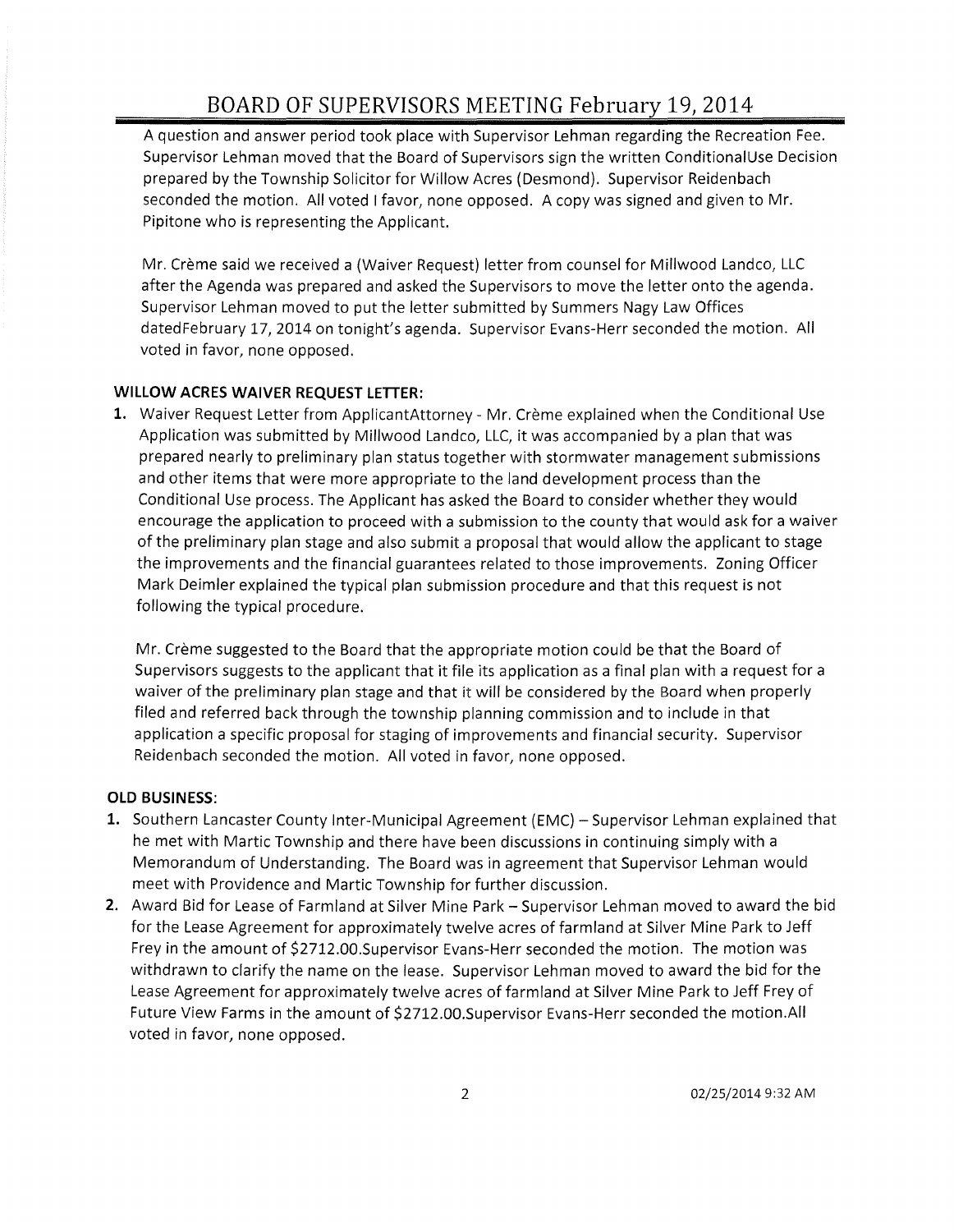- **3.** Set Date and Authorize to Advertise Ordinance Hearing to Reestablish the Pequea Township Planning Commission - Supervisor Lehman moved to set the date for March 19,2014 at 7:00 **p.m.**  and authorize the Secretary with the help of the Solicitor to advertise for the Hearing for the Ordinance to Reestablish the Pequea Township Planning Commission to reduce the number of members from seven to five. Supervisor Reidenbach seconded the motion. All voted in favor, none opposed.
- **4. Resolution # \_\_ -2014** to Adopt the Pequea Township Personnel Policy Effective January 1, 2014 - Supervisor Lehman moved to adopt **Resolution #396-2014** to approve and adopt the Pequea Township Personnel policy effective January 1, 2014. Supervisor Evans-Herr seconded the motion. All voted in favor, none opposed.
- **5.** Appoint Pequea Township Planning Commission member to serve as municipal representative to the 272 Study Advisory Committee for year 2014 - Supervisor Lehman moved to appoint Fred Witmer from the Pequea Township Planning Commission to serve as municipal representative to the 272 Study Advisory Committee for 2014. Supervisor Reidenbach seconded the motion. All voted in favor, none opposed.
- **6.** Set the Date and Authorize to Prepare the Advertisement and a Resolution to Adopt the Final Comprehensive Plan Amendment - Supervisor Lehman moved to set the hearing date forMarch 19, 2014at 7:00 p.m. and authorize the Secretary with the help of the Solicitor to prepare the advertisement and a Resolution to adopt the Final Comprehensive Plan Amendment.Supervisor Evans-Herr seconded the motion. All voted in favor, none opposed.

#### **NEW BUSINESS:**

- **1.** Settlement for Estate of Ernest E. Vernon, et al Supervisor Lehman moved to instruct Insurance Counsel for the Township that the Board has no objection to settling the claim of the Vernon estate on the basis of the outcome of mediation and to obtaining Court approval for the settlement. Supervisor Reidenbach seconded the motion. All voted in favor, none opposed. Mr. Crème noted this settlement was negotiated by the insurance company with insurance company money and there is no contribution of township taxpayer dollars. Supervisor Lehman explained the lawsuit.
- **2.** Willow Run Draft Conditions as presented to Zoning Hearing Board Mr. Crème updated the Board on the Willow Run proceedings before the ZHB and possible actions the Board of Supervisors can take if the ZHB would grant approval of the development. Supervisor Lehman stated he and Supervisor Reidenbach have taken no position on this development.Mr. Crème explained he is here because the township is a party to this hearing and if he is to communicate to the ZHB instruction must be given by the Board of Supervisors at a public meeting. Supervisor Lehman said that he is in no way here to support or voice discontent but to take action upon the advice or suggestion of our Solicitor. Supervisor Evans-Herr said she has not recused herself, she has party status, is not taking a position either, and it is not a conflict of interest for her. Mr. Creme said a pecuniary (financial) interest may be the affected by outcome of a ZHB decision therefore caution is advised which Supervisor- Evans-Herr has exercised by abstaining. Supervisor Evans-Herr made a motion to table this item. After further discussion, Mr. Crème explained why it is advisable for the Board of Supervisors not to take a position. Supervisor Lehman read the suggested conditions and said the ZHB does not have to impose those conditions. The motion died for lack of a second.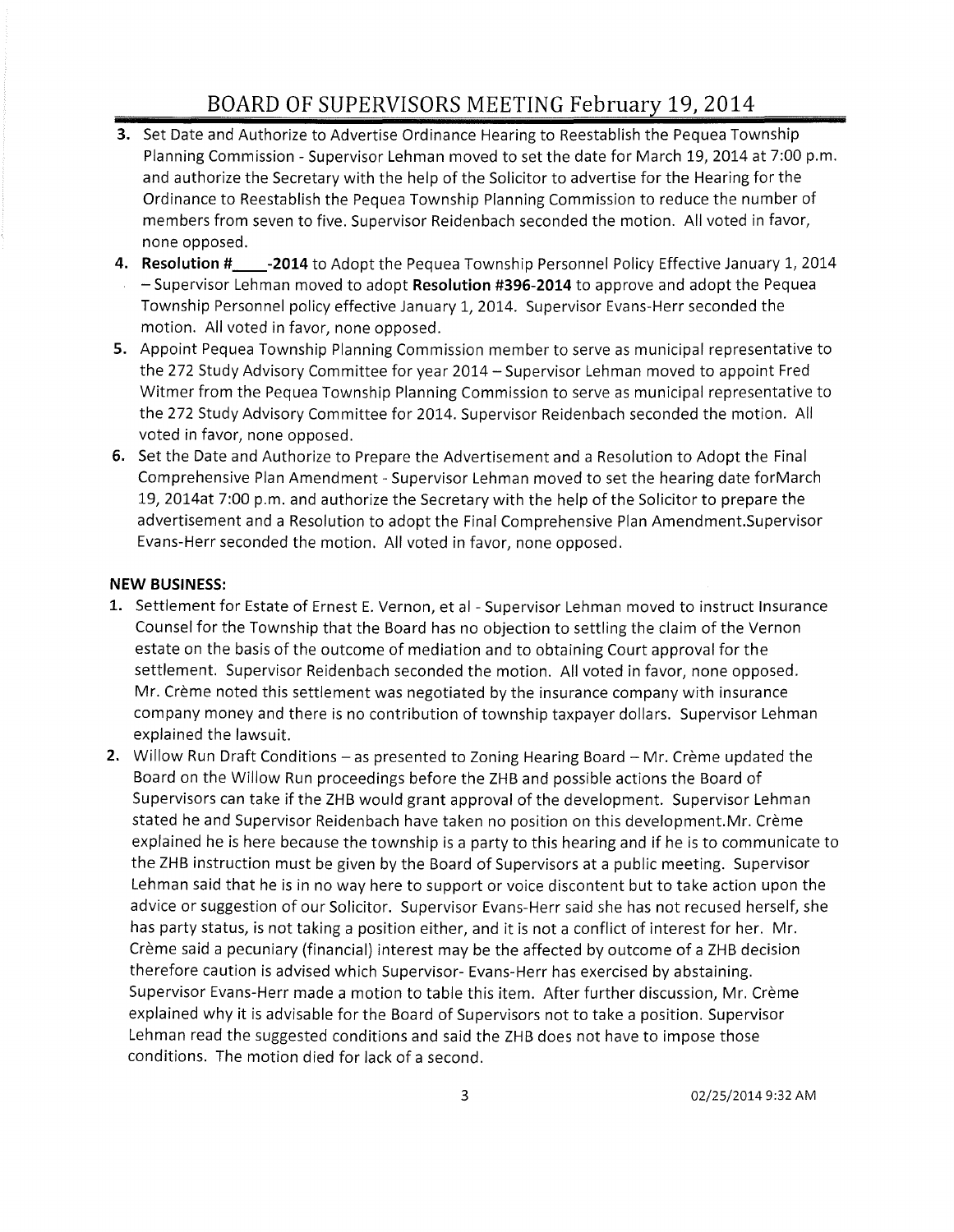Supervisor Lehman moved the BOS (Board of Supervisors) communicates to the Zoning Hearing Board that should it approve the application of Willow Run for zoning approval that the suggested conditions presented by the applicant should be imposed on that approval. Supervisor Reidenbach seconded. Supervisor Lehman and Reidenbach voted in favor. Supervisor Evans-Herr abstained.

- **4.** Property Maintenance Code Supervisor Evans-Herr moved to authorize the Township Solicitor and Zoning Officer to work together to create an Ordinance to adopt the recommended Property Maintenance Code. Supervisor Lehman seconded the motion. All voted in favor, none opposed.
- **3.** Stephen King Waiver-Mr. Saxinger presented the request in the absence of Mr. King. Mr. Deimler explained the recent history. The Board of Supervisors expressed their disappointment with Mr. King and admonished Mr. King for his violation of the stormwater management ordinance and zoning ordinance for the erection of the greenhouses without permits. They also expressed displeasure regarding Mr. King not disclosing his plans for the property when the BOS granted a waiver of the stormwater requirements for a second driveway.

Supervisor Lehman moved to grant a waiver of the Section 104.2.A of the Pequea Township Stormwater Management Ordinance for Stephen King to construct two greenhouses at 261 Byerland Church Road pursuant to the minor stormwater plan process with the following conditions:

- 1. The applicant obtain a stormwater management permit from the code enforcement officer prior to the installation of the stormwater facilities.
- 2. The applicant comply with all comments on the Solanco Engineering Associates review letters dated January 20 and January 26, 2014.
- 3. The applicant reimburse Pequea Township for all costs incurred in conjunction with the stormwater plan review and the notice of violation enforcement action.
- 4. The applicant obtain and/or provide copies of an approved agricultural E & S Plan and Nutrient Management Plan to the township in accordance with PA law.

Supervisor Reidenbach seconded the motion. Supervisors Lehman and Reidenbach voted in favor. Supervisor Evans-Herr voted in opposition.

- **5.** Ag Security and Ag Preserve Request for the Farm Located at 2165 New Danville Pike Supervisor Evans-Herr moved to acknowledge the receipt of the petition and authorize the secretary to advertise the public notice required to begin the Ag Security request process for the farm located at 2165(2167) New Danville Pike. Supervisor Lehman seconded the motion. All voted in favor, none opposed.
- **6.** Annual Rec Alliance Bike Ride Sunday June 22, 2014- Supervisor Lehmanmoved to approve the 5th Annual Rec Alliance Bike Ride on June 22, 2014.Supervisor Reidenbach seconded the motion. All voted in favor, none opposed.
- 7. Federal Surplus Program Agreement Supervisor Lehman moved to update the eligibility of Pequea Townshipto participate in the Federal Surplus Property Program. Supervisor Evans-Herr seconded the motion. All voted in favor, none opposed.
- **8. Resolution # \_\_ -2014** Record Destruction Supervisor Lehman moved to adopt **Resolution #397- 2014** for the destruction of the records as itemized on the attached three pages. Supervisor Evans-Herr seconded the motion. All voted in favor, none opposed.
- **9.** Authorize Chairperson of the Board of Supervisors or Duly Authorized Representative for the Declaration of Snow and Ice Emergencies as described in Section 4 of Ordinance #158-2008.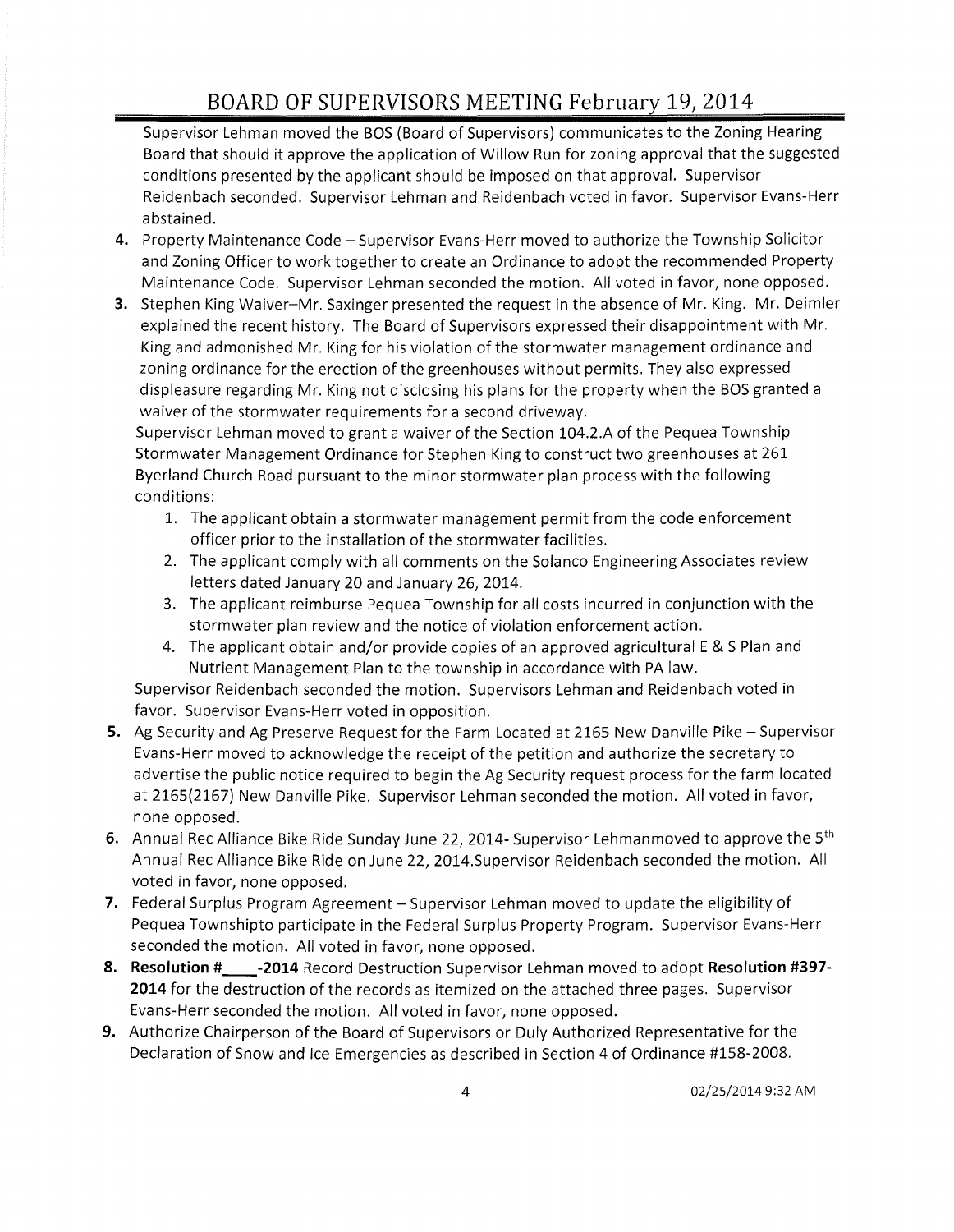Supervisor Lehman moved to authorize Harry Lehman,Chairperson of the Board of Supervisors or the Roadmaster, Bruce Frymyer (as) Duly Authorized Representative to Declare a Snow Emergency as described in Section 4 of Ordinance #158-2008. Supervisor Evans-Herr seconded the motion. All voted in favor, none opposed. This item was added to the Reorganization agenda from now on.

- **10.** Set Wages for Part-Time Road Crew Worker Dick Jeffries Supervisor Lehman moved to set wages for part-time Road Crew Worker Dick Jeffries as \$17.00 per hour effective February 23,2014. Supervisor Reidenbach seconded the motion. All voted in favor, none opposed.
- **11.** Set Wages for Part-Time Road Crew Worker James Roop Supervisor Lehman moved to set wages for part-time Road Crew Worker James Roop as \$16.00 per hour effective February 23, 2014. Supervisor Evans-Herr seconded the motion. All voted in favor, none opposed.
- **12.** Set Wages for Full-Time Roadmaster Bruce Frymyer Supervisor Lehman moved to set wages for the Pequea Township Roadmaster Bruce Frymyer as \$22.50 per hour effective February 23,2014. Supervisor Evans-Herr seconded the motion. All voted in favor, none opposed. After discussion, Supervisor Lehman rescinded the previous motion and moved to set wages for the Pequea Township Roadmaster Bruce Frymyer as \$23.00 per hour effective February 23, 2014. Supervisor Evans-Herr seconded the motion. All voted in favor, none opposed.
- **13.** Change Status of Secretary Connie Kauffman to Part-Time Effective March 1, 2014 Supervisor Lehman moved to change the status of Township Secretary Connie Kauffman to part-time effective March 1, 2014.5upervisor Evans-Herr seconded the motion. All voted in favor, none opposed.
- 14. Mr. Frymyer said he is appreciative of the residents in this township and the kindness they have been showing the road crew and went on to explain the all of the road bid projects for 2014. Bid Project - Radcliff Road Cold in Place Recycling and Wearing - Supervisor Lehman moved to authorize the Roadmaster and Township Secretary to advertise the following required bid: Radcliff Road Cold in Place Recycling and Wearing. Supervisor Evans-Herr seconded the motion. All voted in favor, none opposed
- 15. Bid Project Indian Hill Road Base Repair Supervisor Lehman moved to authorize the Roadmaster and township Secretary to advertise the following required bid: Indian Hill Road Base Repair. Supervisor Evans-Herr seconded the motion. All voted in favor, none opposed.
- **16.** Bid Project Long Lane Acres East & West Microsurfacing Supervisor Lehman moved to authorize the Roadmaster and township Secretary to advertise the following required bid: Long Lane Acres East & West Microsurfacing and Whipporwill Drive Microsurfacing. Supervisor Evans-Herr seconded the motion. All voted in favor, none opposed.
- 17. Bid Project Whipporwill Drive Microsurfacing see item #16 motion.
- **18.** Bid Project Short Lane and Second Lock Road Seal Coating moved to authorize the Roadmaster and township Secretary to advertise the following required bid: Short Lane and Second Lock Road Seal Coating. Supervisor Evans-Herr seconded the motion. All voted in favor, none opposed.
- **19.** Accept the Resignation of David S. Rhoads, Jr. from Pequea Township Planning Commission Effective February 27,2014. Supervisor Lehman said Mr. Rhoads did the Board a favor by being willing to stay on the Commission until after the February meeting. Supervisor Lehman moved to accept the resignation of David Rhoads from the Pequea Township Planning Commission effective February 27, 2014. Supervisor Reidenbach seconded the motion. All voted in favor, none opposed.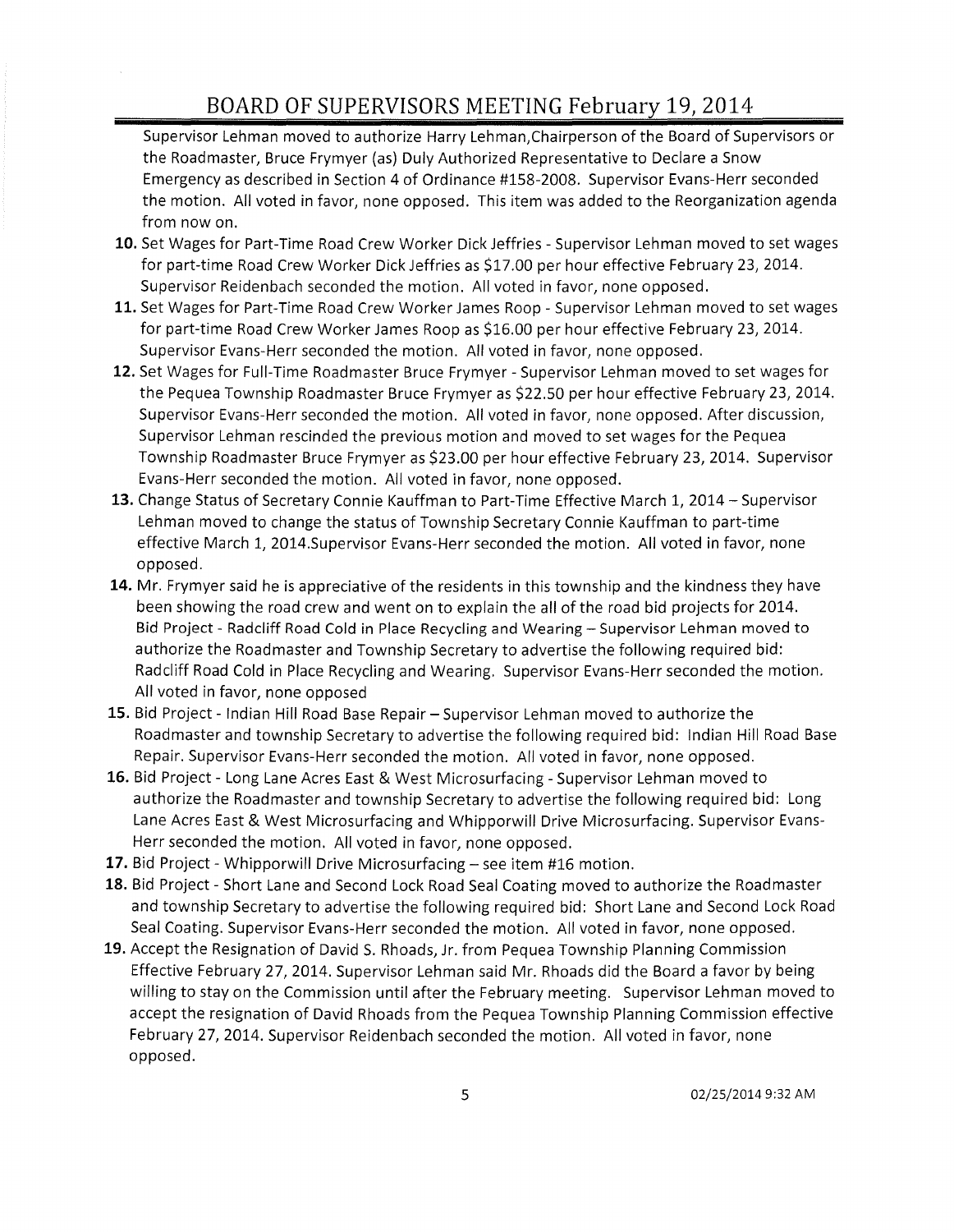- **20.** Appoint to the Pequea Township Planning Commission to fill the unexpired term of Bill Schall ending January 2016 - tabled
- **21.** Appoint Deputy Emergency Management Coordinator Supervisor Lehman moved to appoint Bill Birchall as Deputy Emergency Management Coordinator. Supervisor Evans-Herr seconded the motion. All voted in favor, none opposed.

### **ADDENDUM**

- **1.** Hire and Set Wages for Full-Time Employee Effective February 19, 2014 Supervisor Lehman moved to hire Jill Kennedy as a full-time employee at the rate of \$15.50 per hour and after a successful ninety-day evaluation increase her hourly rate to \$16.50 with an effective date of Feb 19,2014. Supervisor Evans-Herr seconded the motion. All voted in favor, none opposed.
- **2.** Appoint Secretary Effective March 1, 2014 Supervisor Lehman moved to appoint Jill Kennedy as Township Secretary effective March 1,2014. Supervisor Reidenbach seconded the motion. All voted in favor, none opposed.
- **3.** Discuss and Consider **Resolution 398-2014** Escalator Clause Supervisor Lehman moved to adopt Resolution #398-2014 price adjustment of bituminous materials for small quantities. Whereas, the Board of Supervisors, Lancaster County will allow an escalator clause for bituminous material to be included as part of the proposal. The escalator clause will follow Pennsylvania Department of Transportation Publication 408 current edition Section 110.04, etc. Supervisor Evans-Herr seconded the motion. All voted in favor, none opposed.

### **PUBLIC COMMENT** (items not on the agenda)

Mervin Kurtz, 655 Rawlinsville Road suggested the township put a street light on the corner of the Rawlinsville Road and Byerland Church Road intersection because there have been numerous accidents with farm machinery, horses, and cars.He believes a street light would draw attention to the intersection.Supervisor Lehman said he and the Roadmaster will look into it. Police Chief Fiorill said when things slow down he can research it and help come up with a solution.

### **DEPARTMENTAL REPORTS:**

**Road Crew** -Report on file.

**Zoning/Code Officer** -Report on file.

**Southern Regional Police Department** - January Monthly Report is on the table.

**Southern Regional Police Commission** -January Meeting Minutes are on the table.

**Southern Lancaster County Inter-Municipal Council - Supervisor Reidenbach said two topics on the** horizon are a Roadmaster get together to exchange ideas and have a question and answer session with PennDOT and local fire company contribution rates, etc.

**Emergency Management Coordinator -**

**PEQUEA TOWNSHIP ZONING HEARING BOARD-Hearing** held February 4,2014. Hearing will be held March 4, 2014.

## **ADVISORY BOARD REPORTS:**

Pequea Township Planning Commission -Meeting held January 29, 2014. Pequea Township Park & Recreation Board - Meeting held February 12, 2014.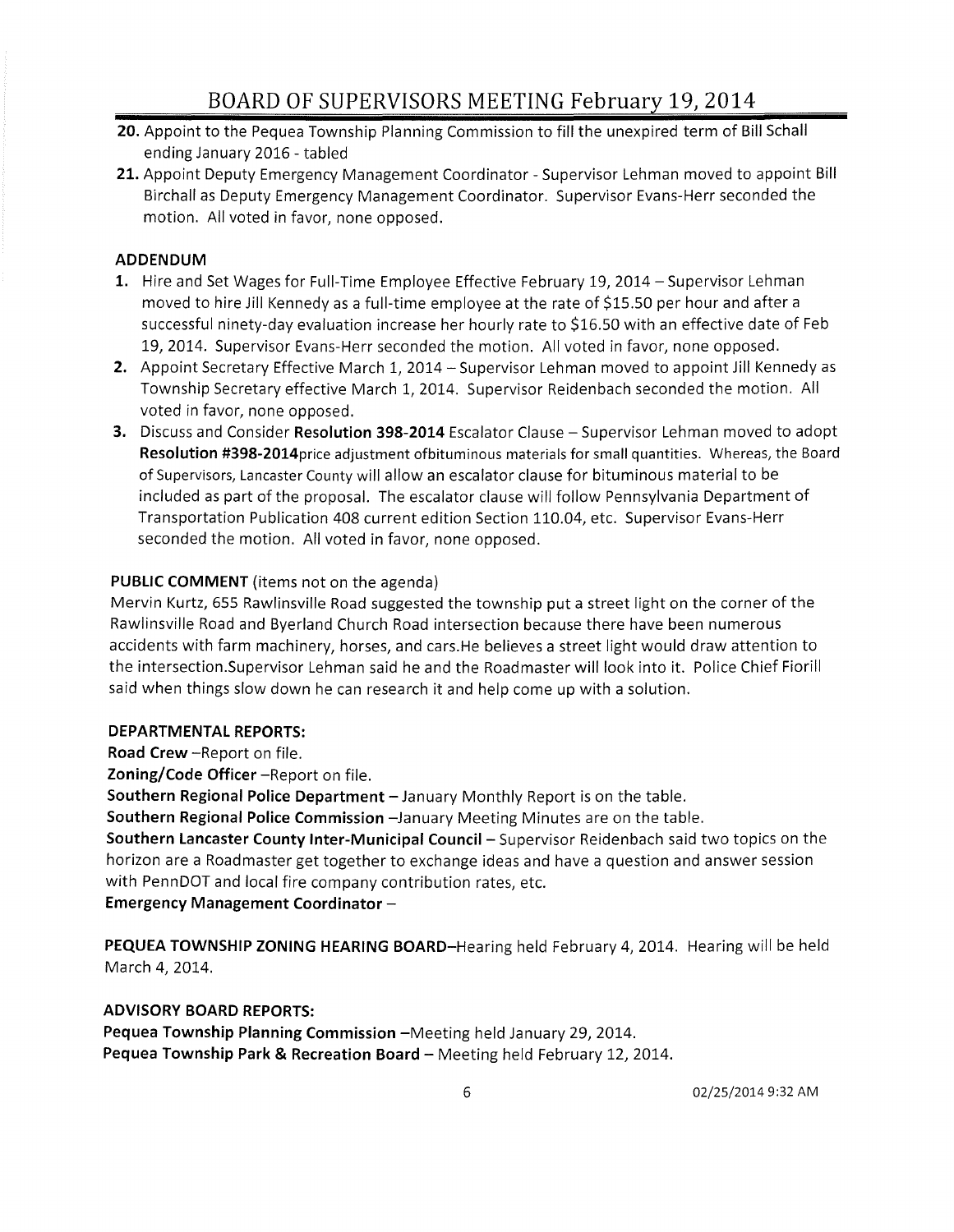**MEETING ADJOURNEDat** 9:04 p.m.

Respectfully submitted,

 $\mathbf{v}^{\prime}$ 

Jill Kennedy, Township Secretary